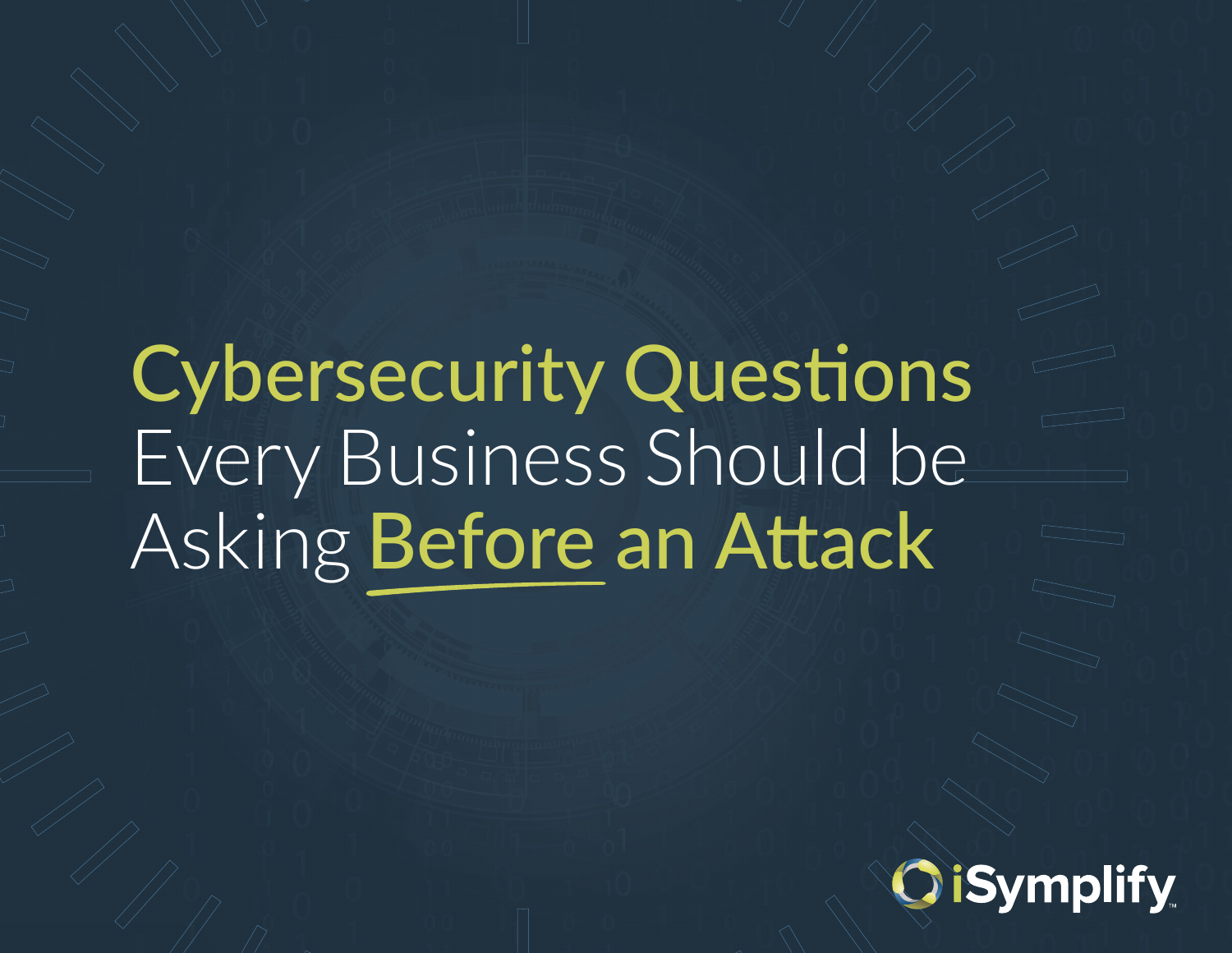Tomorrow morning you get into the office, or turn on your computer, and discover the following message is on some or all of your computers:

|                                                                                                                                                                                                                                                                                                                                                                                                                                                  | #What Happen to your Files? |  |
|--------------------------------------------------------------------------------------------------------------------------------------------------------------------------------------------------------------------------------------------------------------------------------------------------------------------------------------------------------------------------------------------------------------------------------------------------|-----------------------------|--|
| All your files encrypted with RSA-4028 encryption. For more information search in Google "RSA Encryption".                                                                                                                                                                                                                                                                                                                                       |                             |  |
|                                                                                                                                                                                                                                                                                                                                                                                                                                                  | #How to recover Files?      |  |
| RSA is a symmetric cryptrographic algorithm. You need one key for encryption and one key for decryption<br>So you need Private key to recovery your files.<br>It is not possible to recovery your files without private key                                                                                                                                                                                                                      |                             |  |
|                                                                                                                                                                                                                                                                                                                                                                                                                                                  | #How to get Private Key?    |  |
| You can get your private key in 3 simple steps:<br>Step1: You must send 0.5 BitCoin for each affected PC OR 4.5 BitCoins to receive ALL Private keys for ALL affected PCs<br>Step2: After you send 0.5 BitCoin leave comment on our site with this detail: write your "host name" in your comment<br>Your host name is:                                                                                                                          |                             |  |
| Step3: We will reply your comment with decryption software, You should run it on your affected PC and all encrypted files will be recovered<br>Our site address: http://<br>Our BitCoin address:                                                                                                                                                                                                                                                 |                             |  |
| (If you send us 4.5 Bitcoin for all PCs, leave comment on site with this detail: write "all affected PCs'" in your comment)<br>(Also if you want pay for "all affected PCs you can pay 2.5 BitCoin to receive half of keys random and after you verify send 2nd half to receive all<br>keys)                                                                                                                                                     |                             |  |
| for access to our site you must install tor browser and enter our site URL in tor browser.<br>You can download tor browser https://www.torproject.org/download/download.html.en<br>for more information please search in Google "how to access onion sites"                                                                                                                                                                                      | #How to access Our Site?    |  |
|                                                                                                                                                                                                                                                                                                                                                                                                                                                  | # Test Decryption #         |  |
| Check our site, you can upload encrypted files, we will decrypt your files as demo                                                                                                                                                                                                                                                                                                                                                               |                             |  |
| If ypu are woory that you don't get your keys after you paid you can get one key free on your choices (except important servers), tell us one of your host name<br>Also you can get some single key and if all single BTC that you paid reached to all keys price you will get all keys<br>Be sure you will get all your keys if you paid for them and we don't want damage our reliability<br>With buying the first key you find we are honest. |                             |  |
|                                                                                                                                                                                                                                                                                                                                                                                                                                                  |                             |  |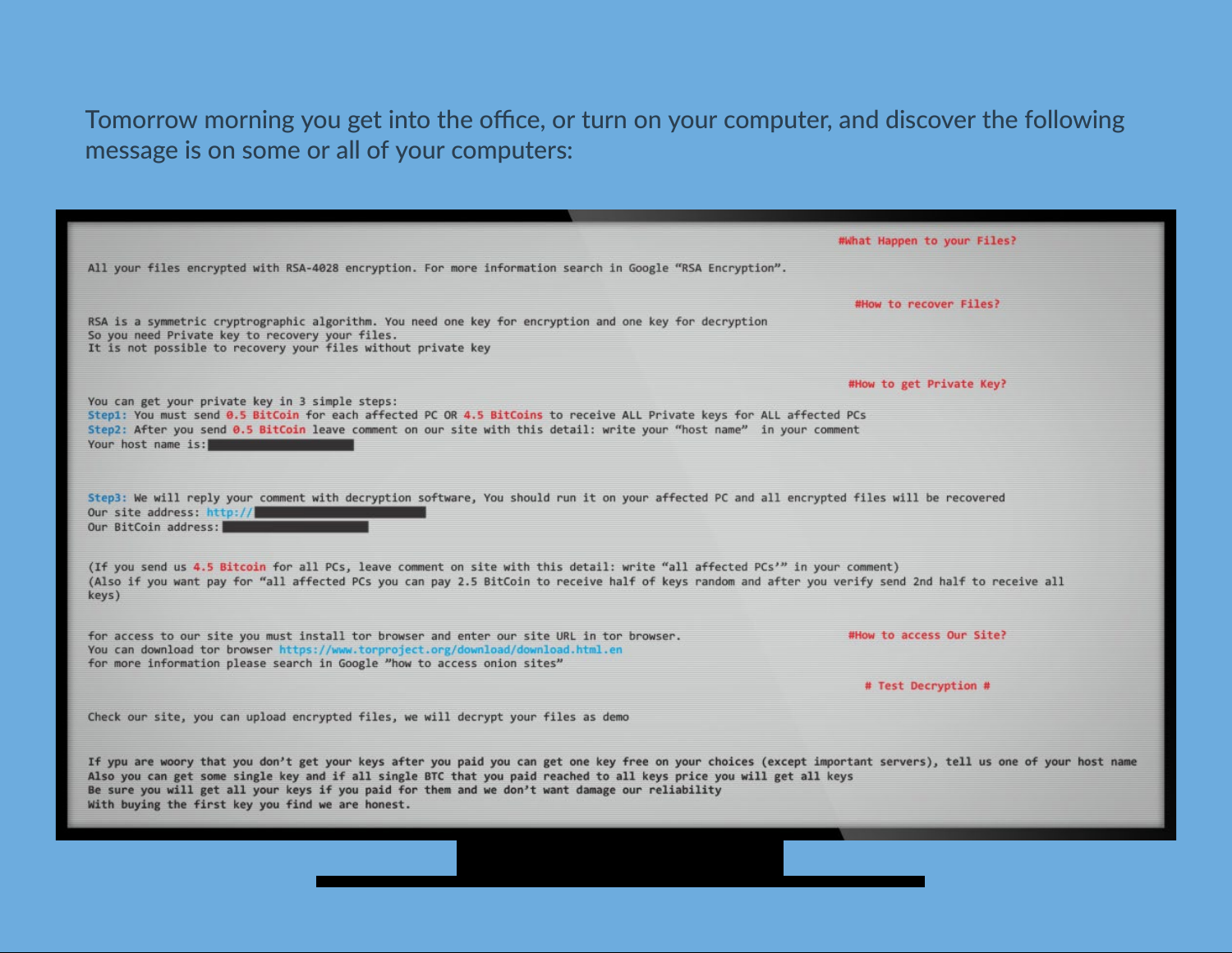| ecovery your files without private key                                  |  |  |
|-------------------------------------------------------------------------|--|--|
| How do you react?                                                       |  |  |
|                                                                         |  |  |
| How prepared is your company?                                           |  |  |
|                                                                         |  |  |
|                                                                         |  |  |
| Attacks like these happen every single day to companies of all sizes.   |  |  |
| This year they occur about every 11 seconds-more than 4000 times daily. |  |  |
| Recovery can take weeks, sometimes months.                              |  |  |
|                                                                         |  |  |
|                                                                         |  |  |
| load encrypted files. we will decrypt your files as demo                |  |  |
|                                                                         |  |  |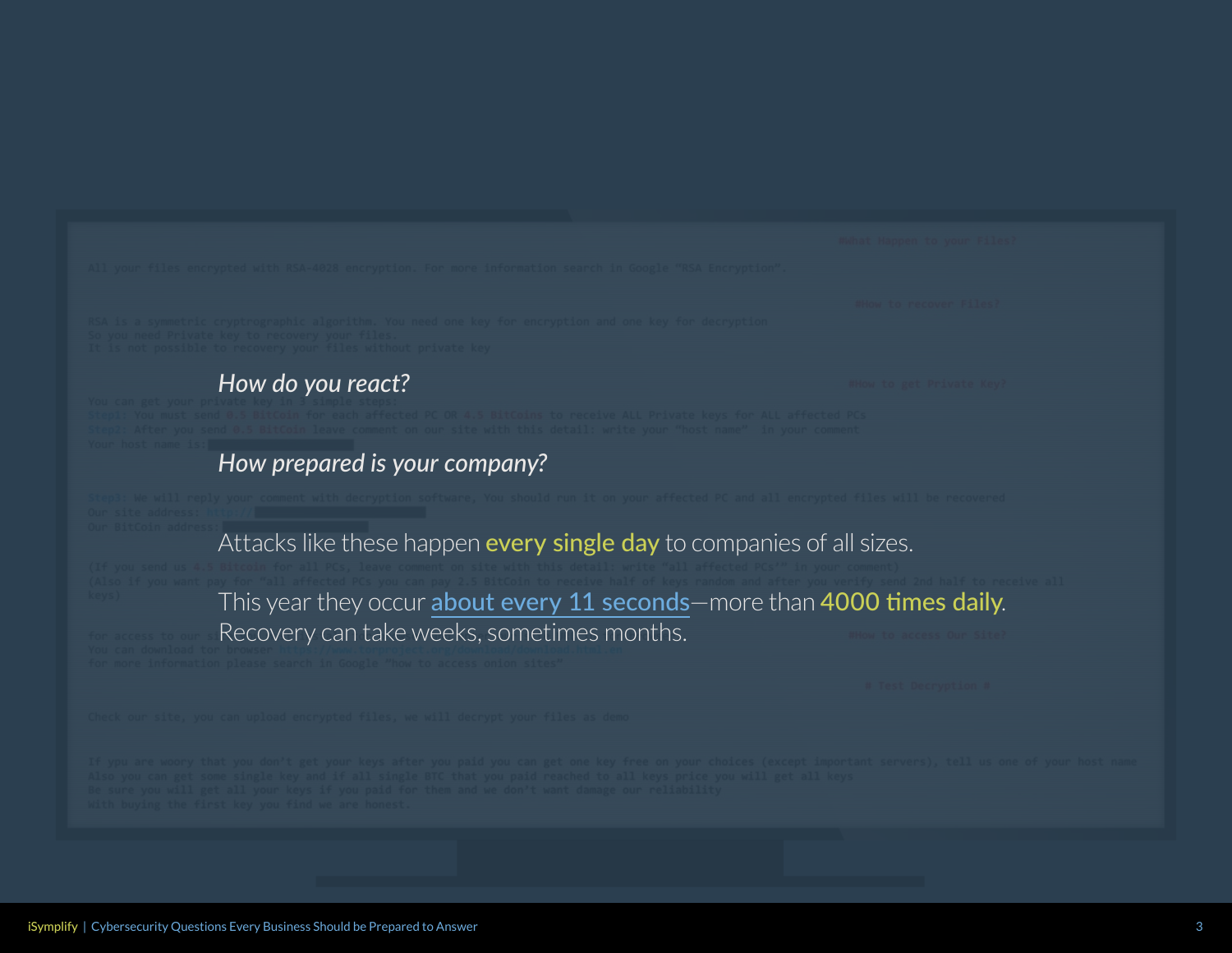It's critical that companies understand the impact these attacks have on business operations regardless of preparedness.

Being aware of the questions that will arise, and being ready to answer them is an essential first step in minimizing the effects of a cybersecurity attack.

#### *We've compiled a list of critical questions that may require your attention in the hours immediately following the discovery of a breach...*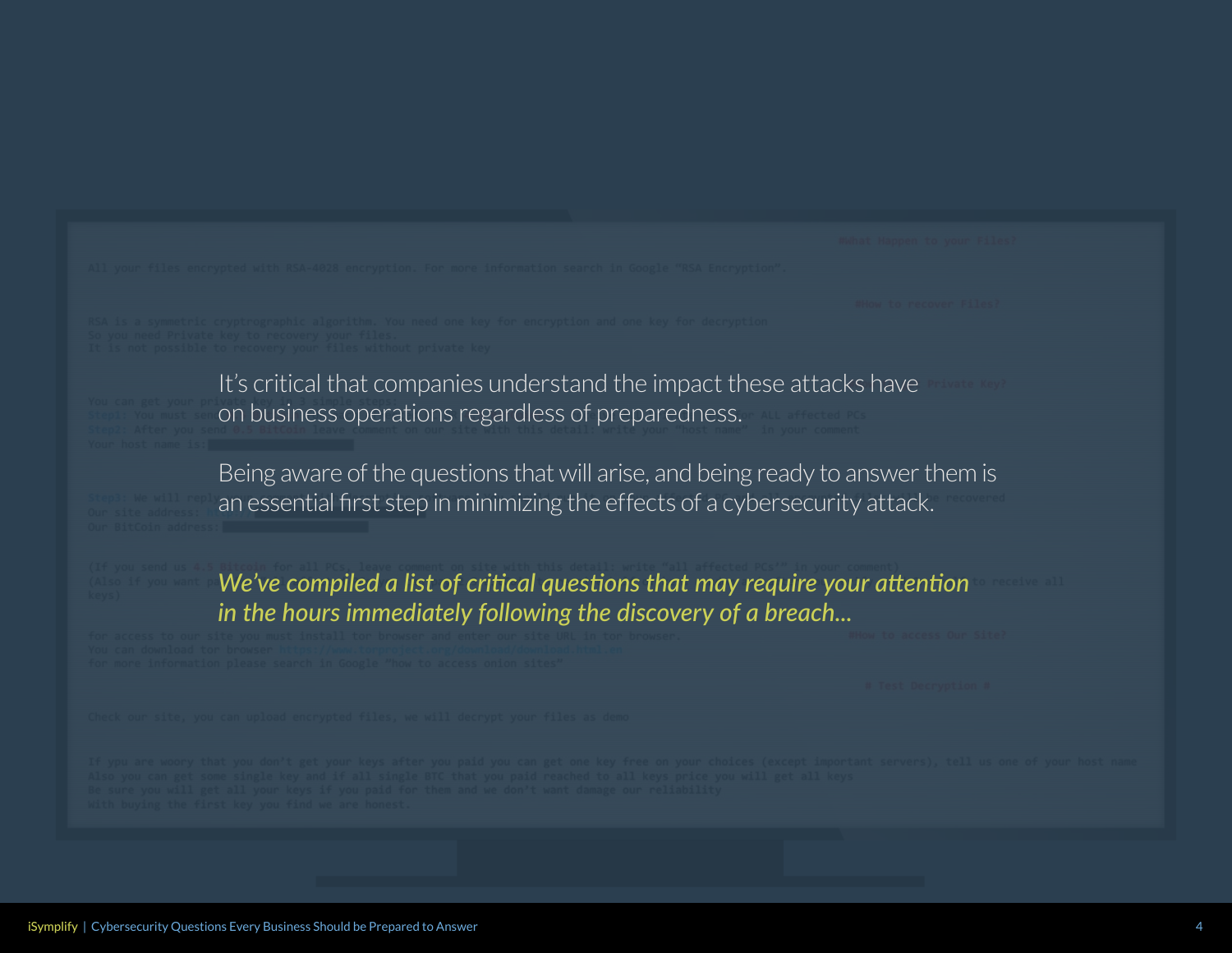#### **Question 1**

*Do I call law enforcement? If so, who do we call… the local police, Homeland Security, the FBI? How do I know which law enforcement agency to engage?*

Laws addressing data breaches are often enforced or governed by different entities according to the nature of the business. In the event of a breach, knowing who to contact saves critical time.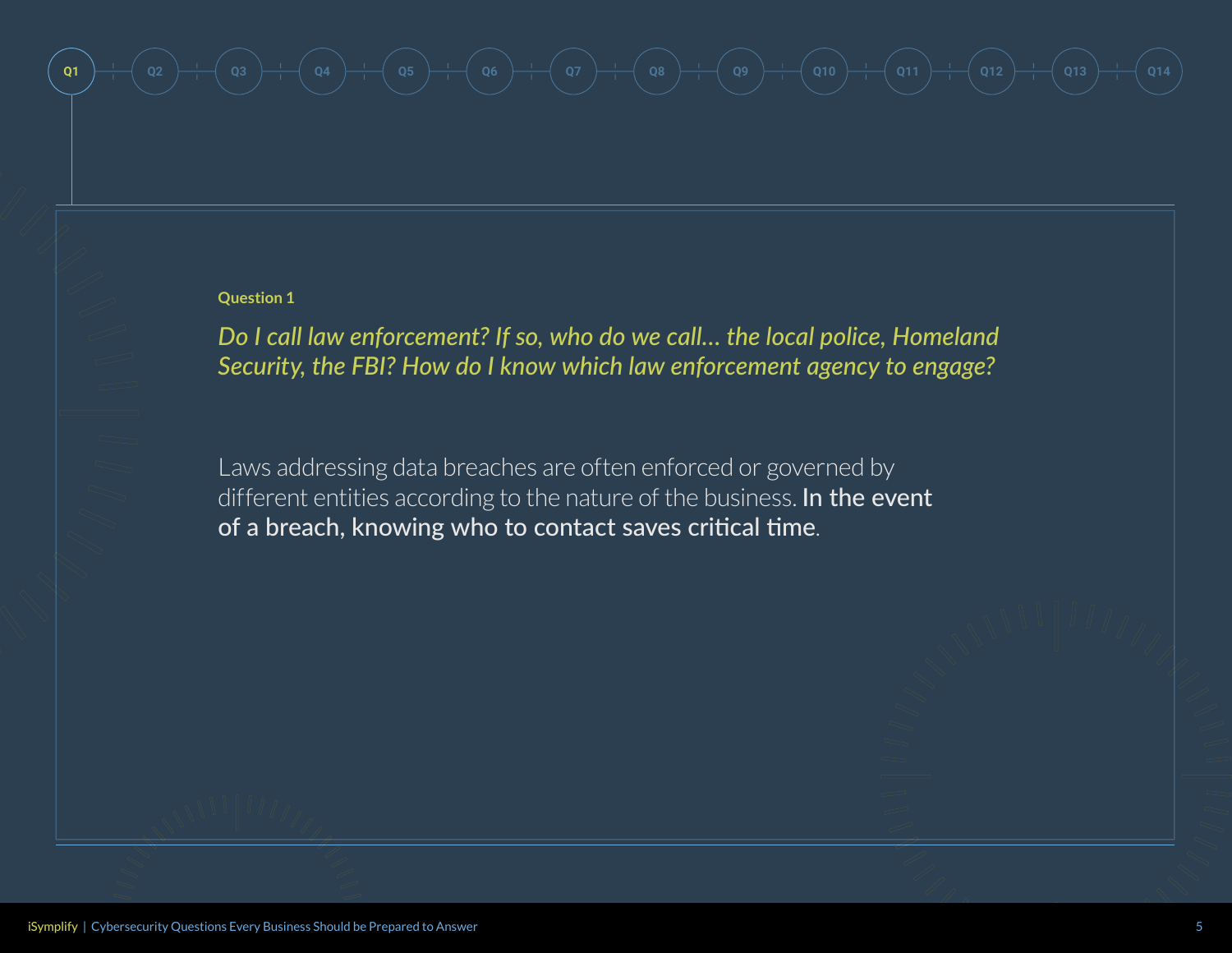### **Q2**  $\frac{1}{\sqrt{1-\frac{1}{\sqrt{1-\frac{1}{\sqrt{1-\frac{1}{\sqrt{1-\frac{1}{\sqrt{1-\frac{1}{\sqrt{1-\frac{1}{\sqrt{1-\frac{1}{\sqrt{1-\frac{1}{\sqrt{1-\frac{1}{\sqrt{1-\frac{1}{\sqrt{1-\frac{1}{\sqrt{1-\frac{1}{\sqrt{1-\frac{1}{\sqrt{1-\frac{1}{\sqrt{1-\frac{1}{\sqrt{1-\frac{1}{\sqrt{1-\frac{1}{\sqrt{1-\frac{1}{\sqrt{1-\frac{1}{\sqrt{1-\frac{1}{\sqrt{1-\frac{1}{\sqrt{1-\frac{1}{\sqrt{1-\frac{1}{\sqrt{$

#### **Question 2**

*What do I do to mitigate the damage that has already been done to my information systems?*

Mitigating the effects of an attack takes swift response by trained professionals. Defining those roles ahead of time can mean a faster road to recovery.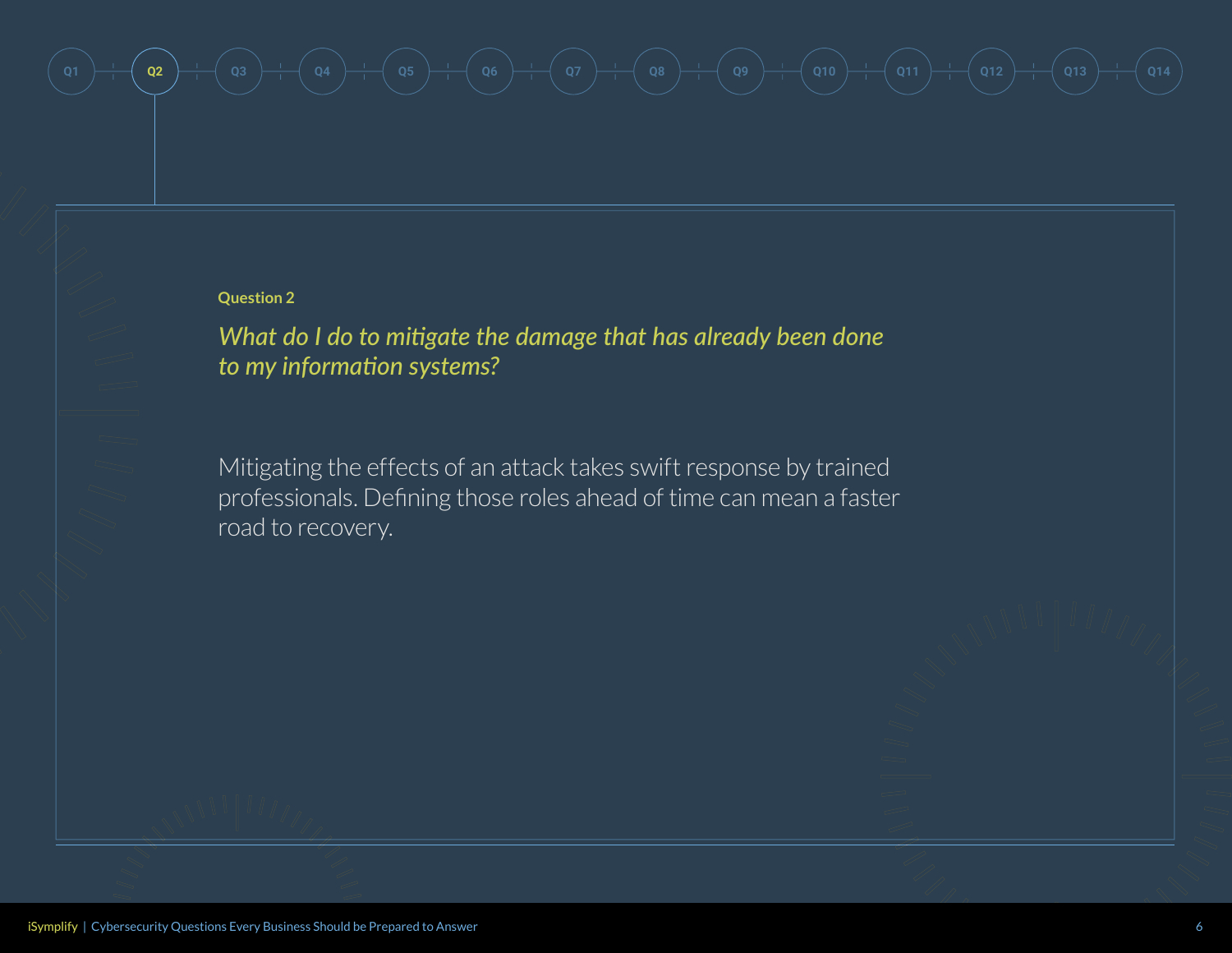**Question 3**

*Do I have backups of the data that was stolen and encrypted?*

Secure backups, stored off premises, could drastically improve your company's ability to reduce the impact of a data breach. If you have questions or concerns about your backups, address them now.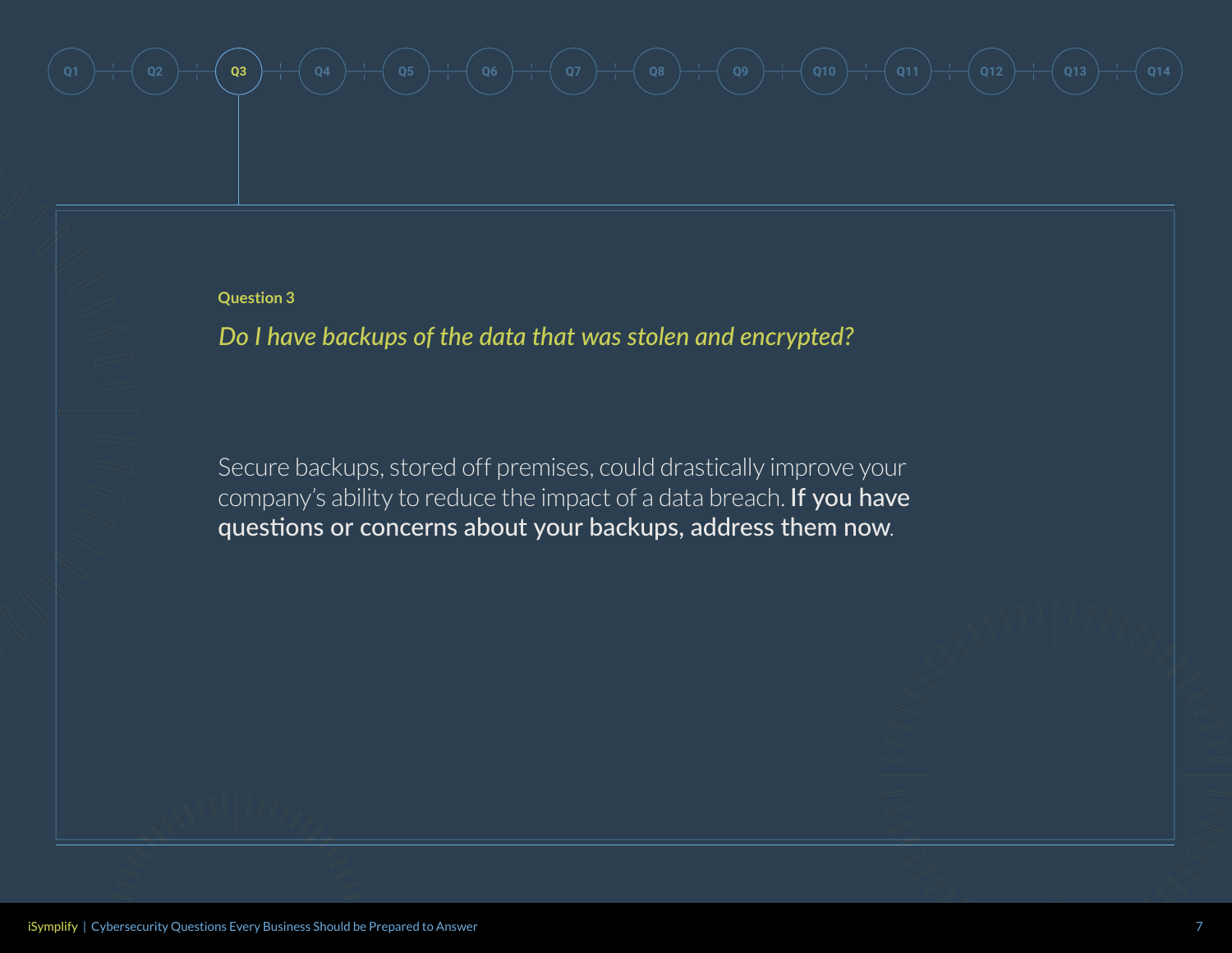**Question 4**

*Exactly what data was compromised?*

Know what data is stored within your network. You will need to determine if you have exposure to any privacy laws within the data that was compromised. Having a policy around where data is stored, and a retention policy for that data, is critical when responding to a breach.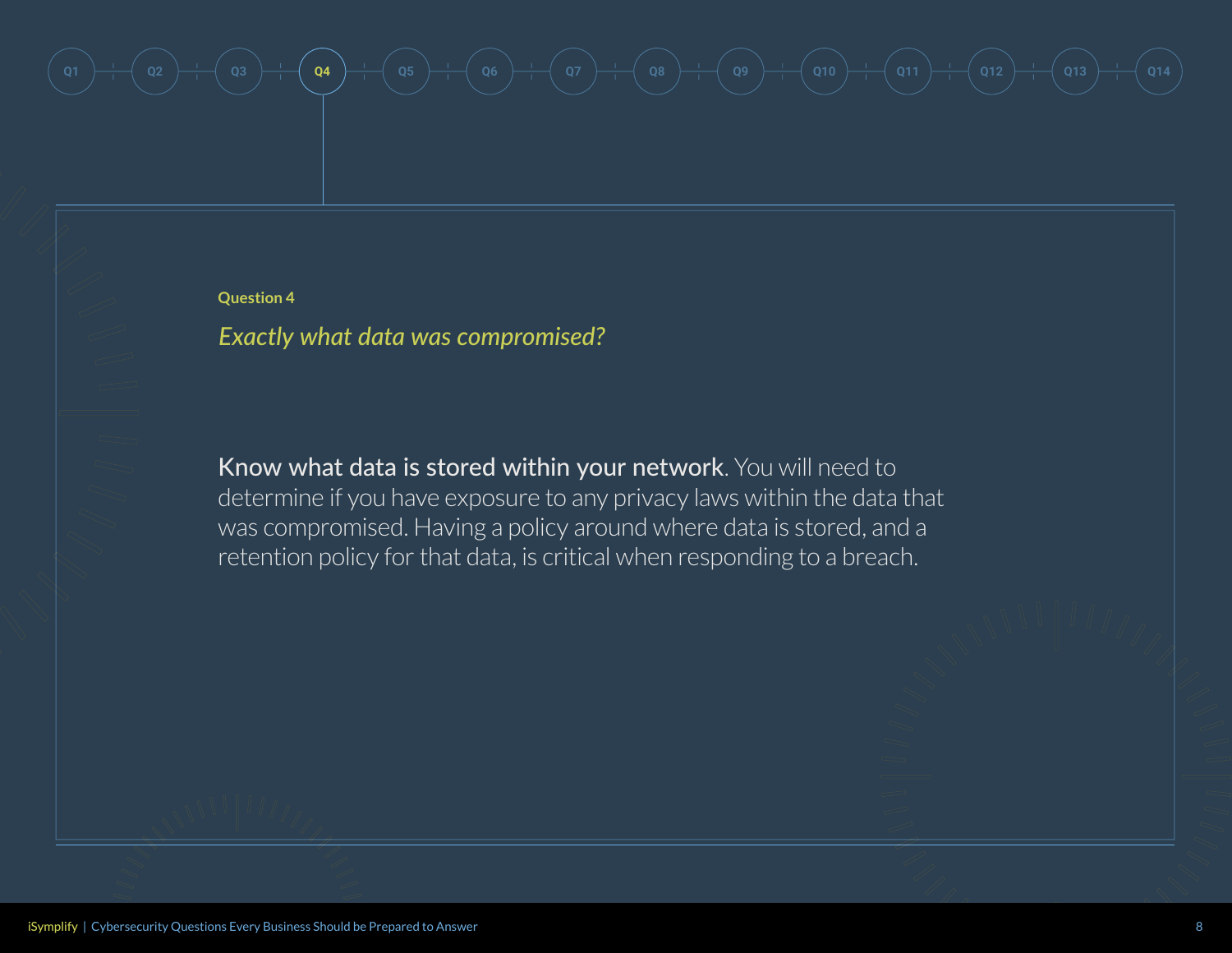**Question 5**

*What do I need to tell customers whose information may have been compromised?*

Your responsibility to your customers and their privacy could be the most damaging component of a cyberattack. Having a plan for taking the required action will help to ensure compliance with applicable law, and ideally minimize the impact on your clients.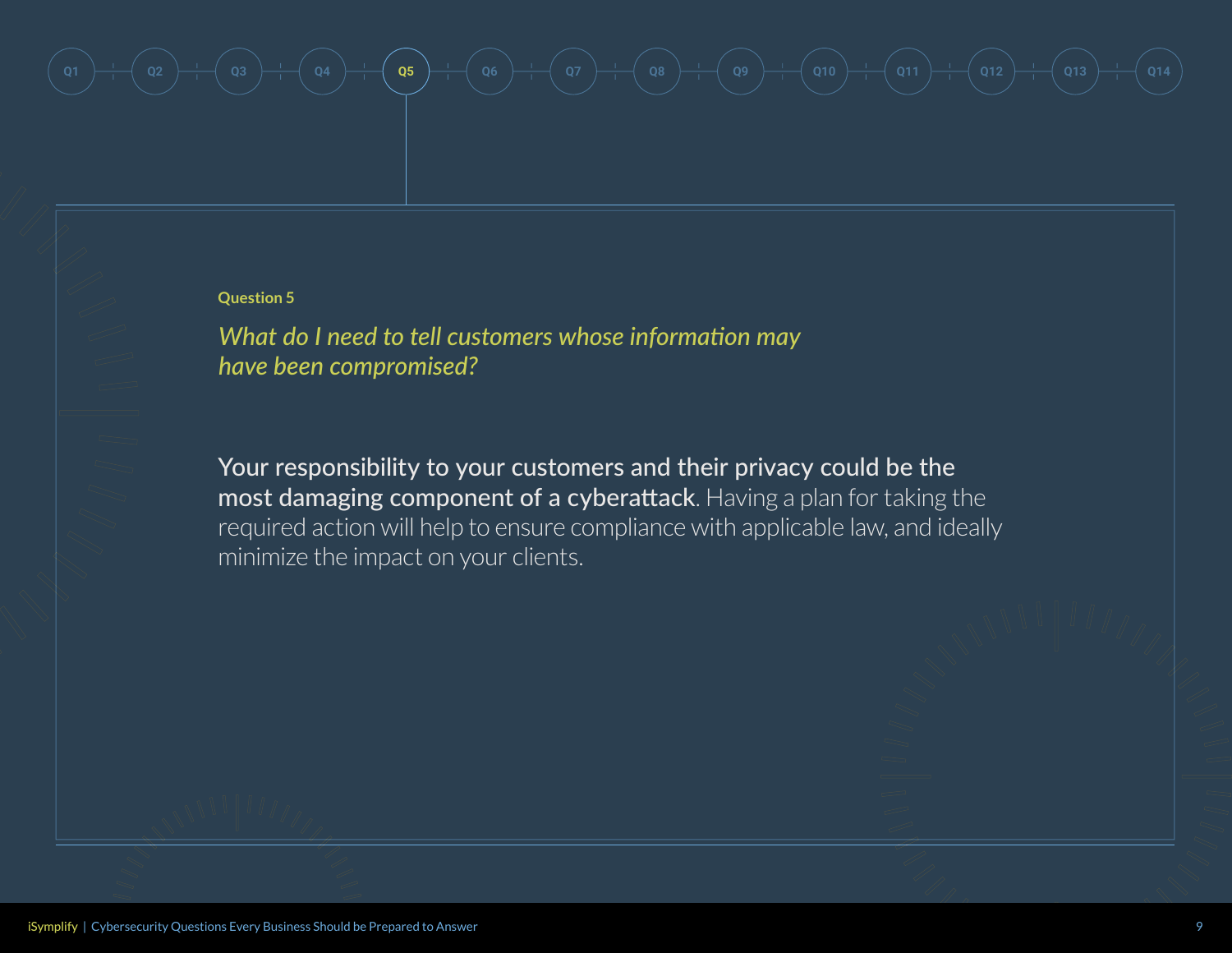**Question 6**

*Do I have insurance against a cyberattack?*

**Breaches are costly.** They can impact your ability to conduct business and lead to revenue loss. Breach remediation firms are also very costly, and without proper insurance coverage, your business will be responsible for any ransom payments deemed necessary.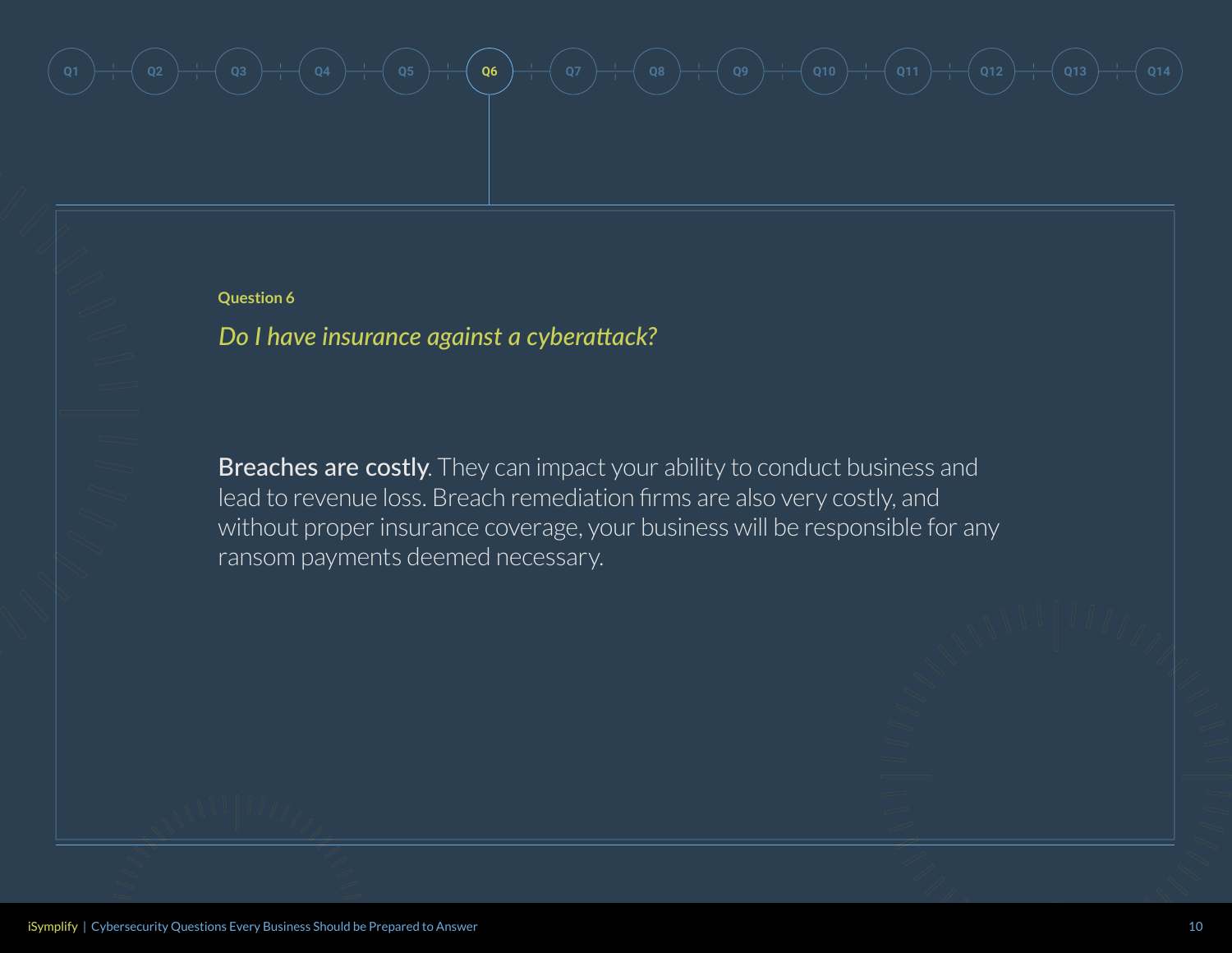**Question 7**

*What exactly does the insurance cover?*

A cybersecurity insurance plan could be a business saving asset in the event of a breach. You should know the answer to this question before an attack, not after.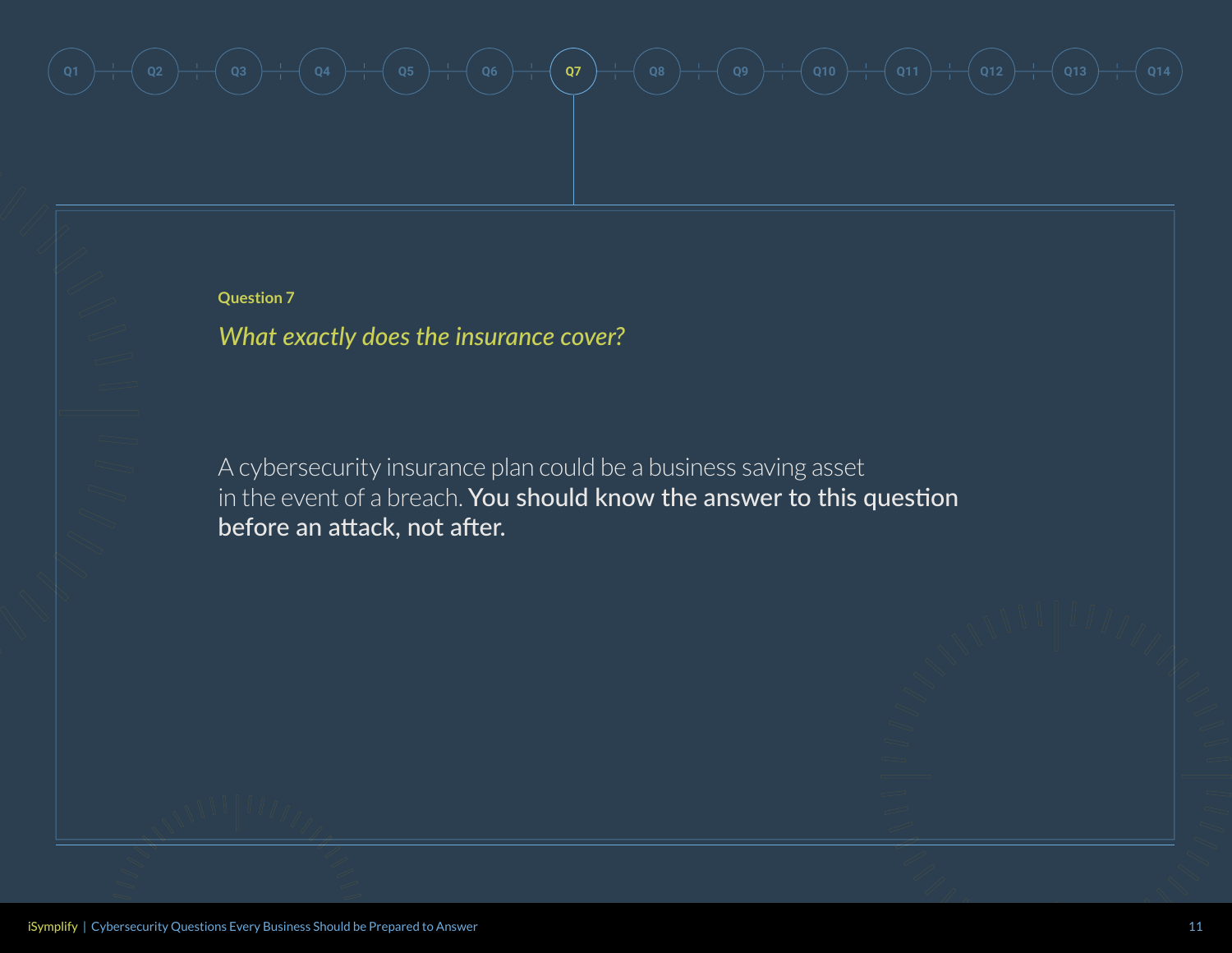**Question 8**

*What do I tell my employees?*

A cyberattack can be emotionally and mentally taxing on your staff. Instilling confidence and a sense of control over the situation may reduce panic and improve critical collaborative efforts necessary to respond quickly and effectively.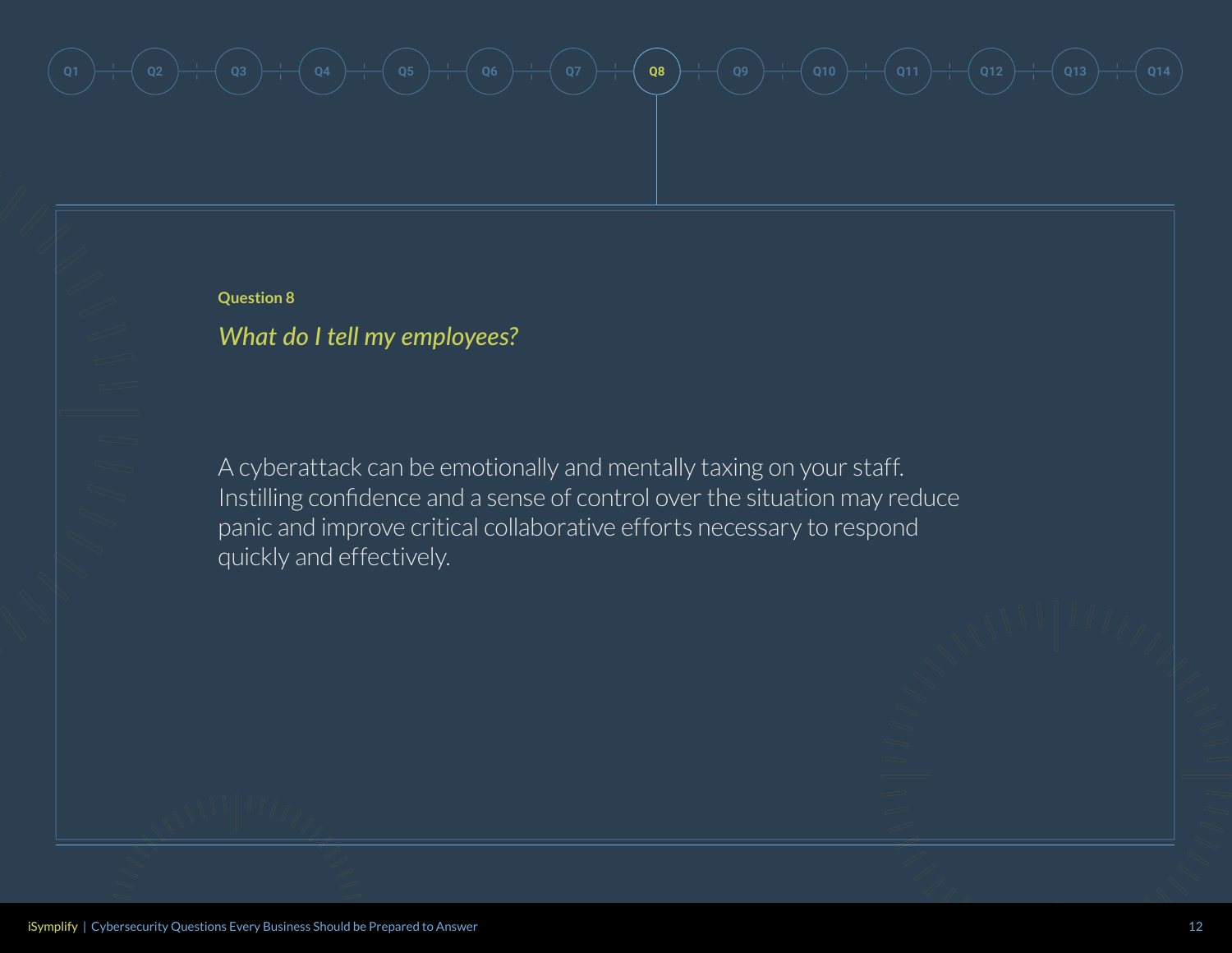**Question 9**

*What is the plan for restoring my business to a pre-attack state?*

Understanding who owns what responsibilities in responding to an attack is critical. Defining these roles after an attack can delay critical decisions which could prevent full recovery.

Have a proper plan. Know your internal resources, and identify any external dependencies on vendors. This will strengthen the success of your response in returning your business to normal operations.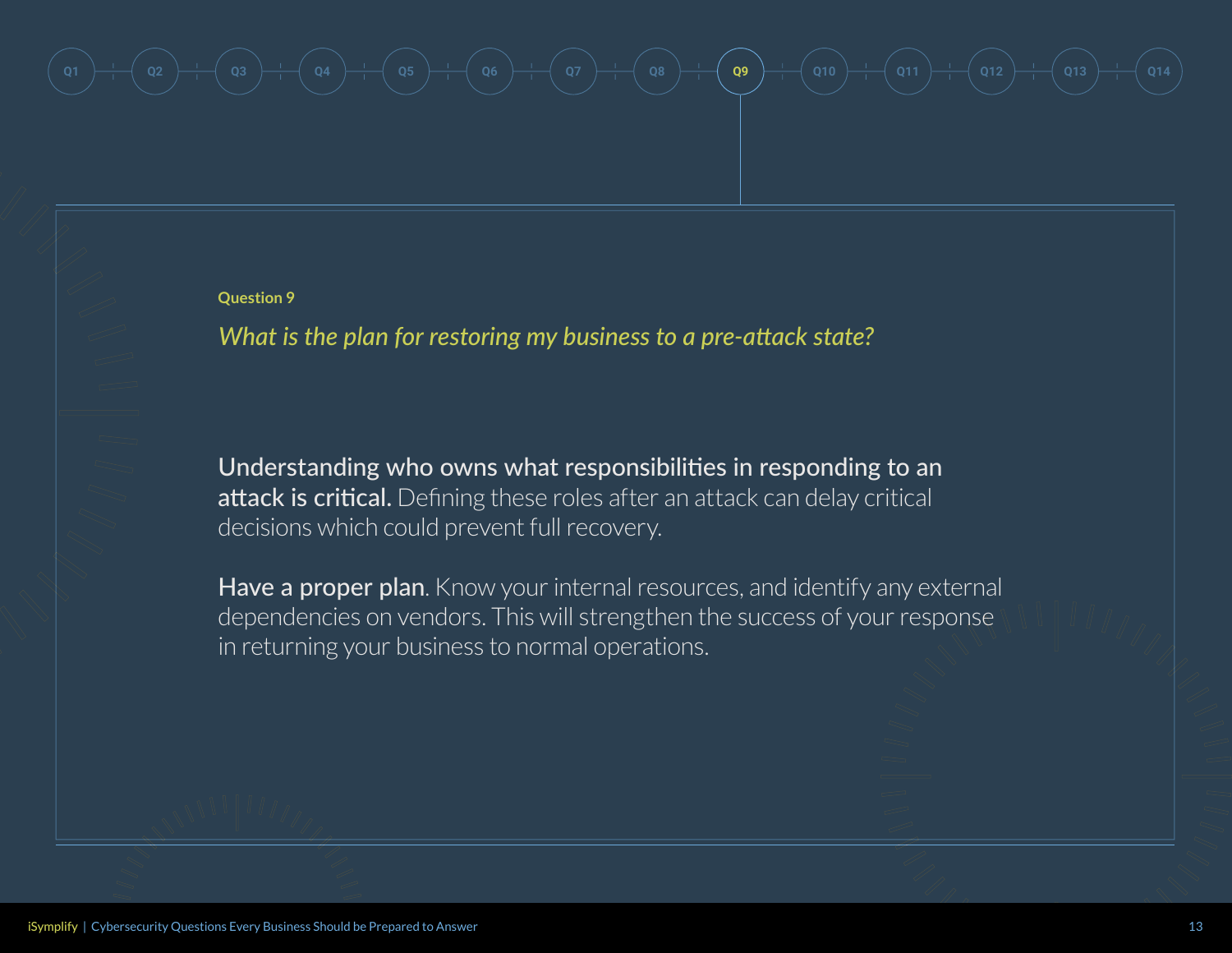#### **Question 10**

*How do I determine how my systems were breached so that I can reduce the possibility of a future attack?*

**Root Cause Analysis** of the attack will allow you to plug any holes in your security posture that may have led to the breach. Attackers will often create alternative paths into a breached environment in the event their exploit is discovered. Understanding who on your network has access to privileged accounts and when they were last accessed is critical.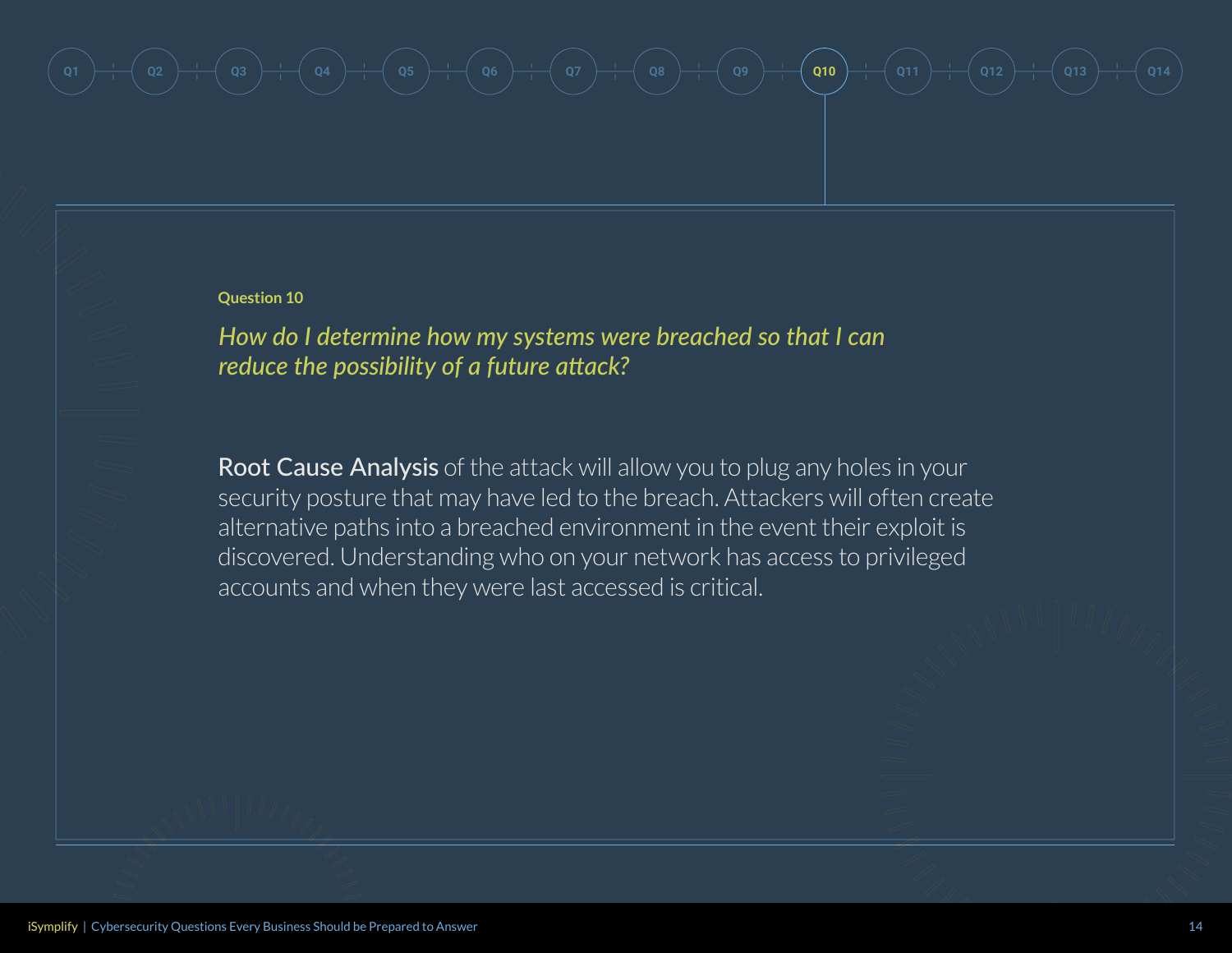#### **Question 11**

*How long will a recovery take and what resources will I need to get back to an operational state?*

Although not even the best plans can guarantee an answer, most qualified remediation teams can provide a realistic timeline for recovery once the extent of the attack has been identified.

[This site](https://safeatlast.co/blog/ransomware-statistics/#gref) lists the average at 19 days.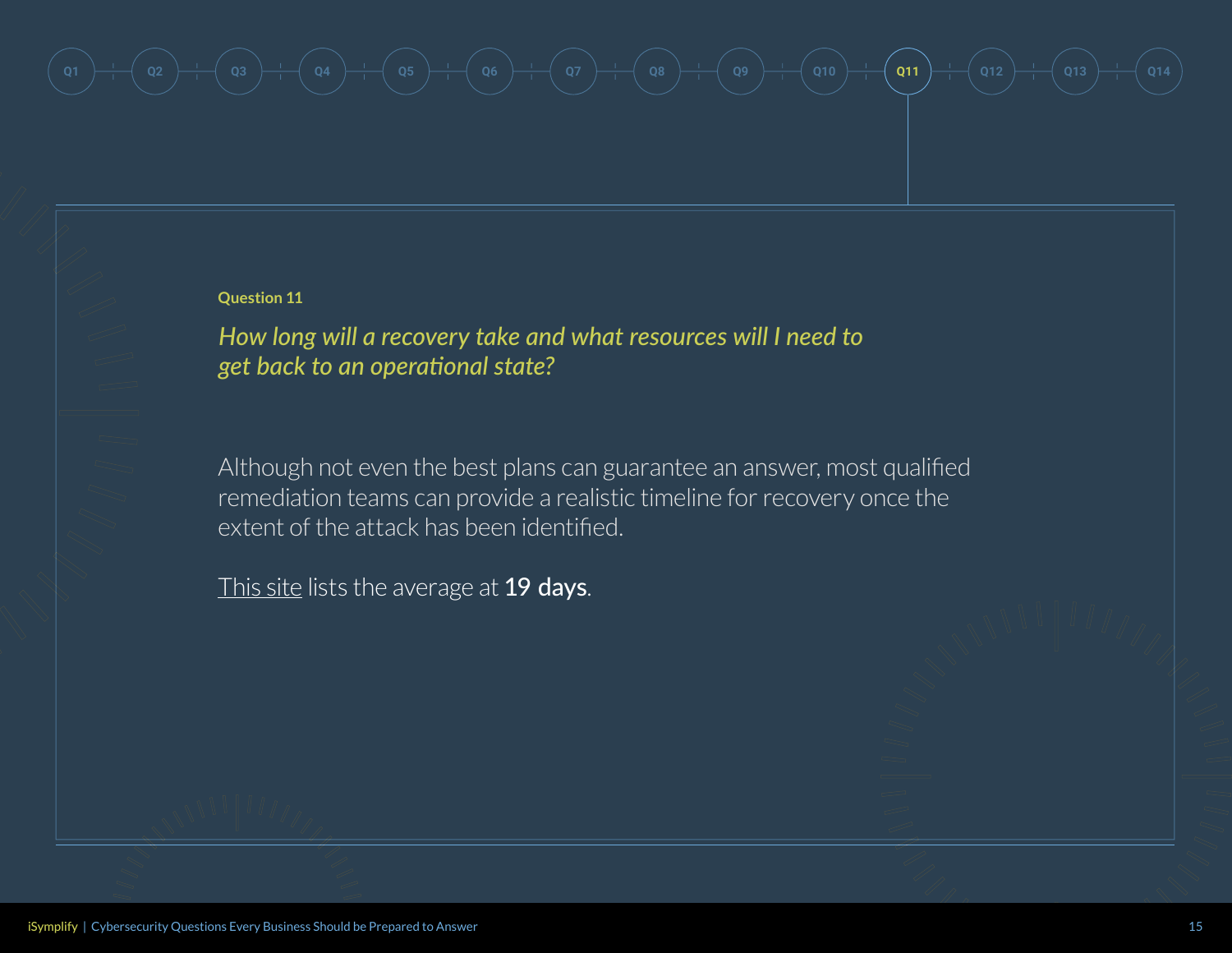**Question 12**

*Do I have liability for the data that was compromised under privacy laws?*

Many of us have probably received an email stating data we have provided to a trusted vendor has been breached. Often, they offer free credit monitoring as a remedy to protect further impact from the breach. This typically comes at the expense of the business who exposed that data.

Additionally, depending on the extent of the breach, companies can often be subject to lawsuits from customers and the government for the exposure of legally protected data.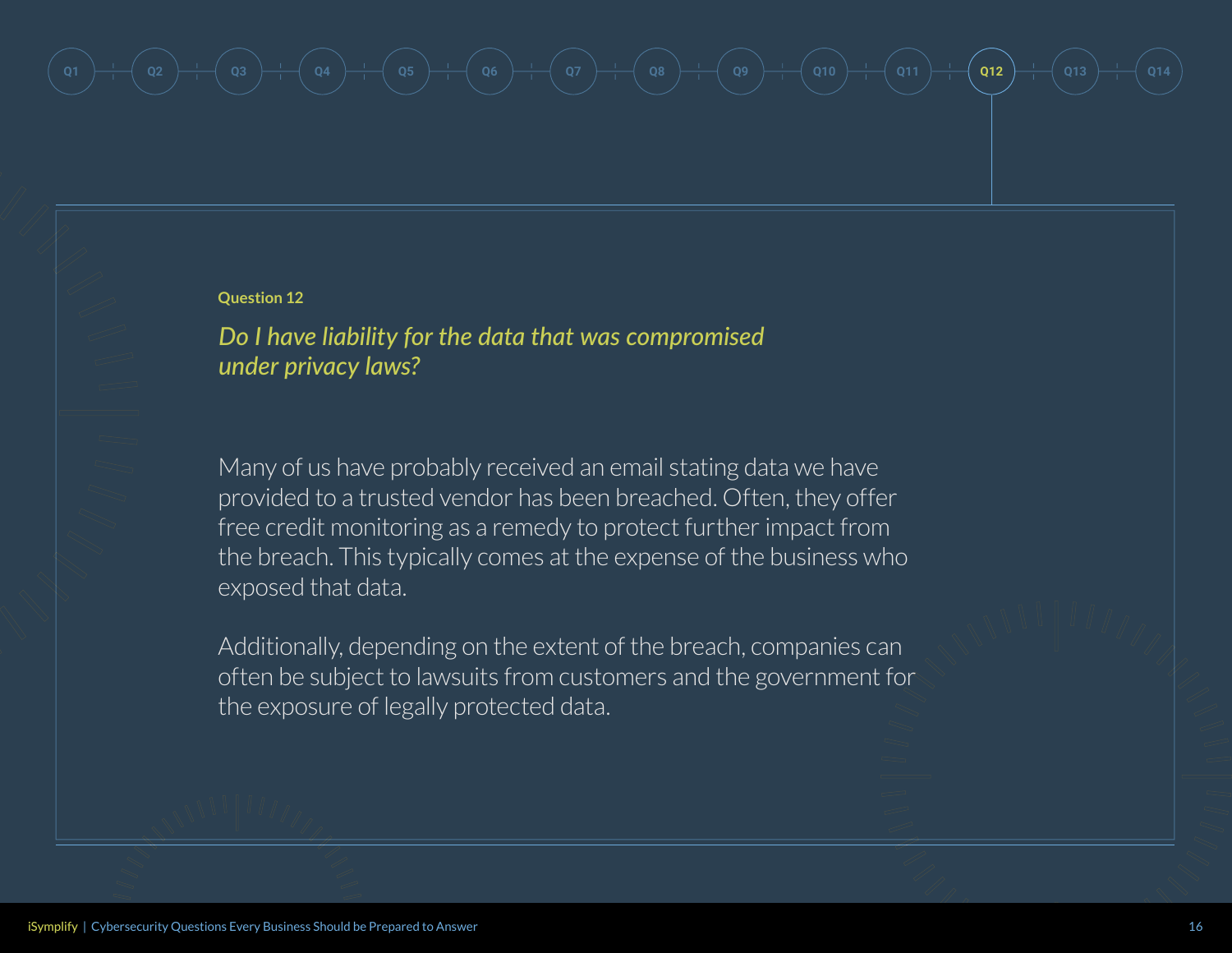**Question 13**

*What will this do to the credibility of my business?*

Cyberattacks, especially those events that compromise the integrity of your clients' privacy, can have devastating effects.

Demonstrating the ability to minimize the impact of an attack on your company and your clients can help to restore confidence in the safety and security of your business.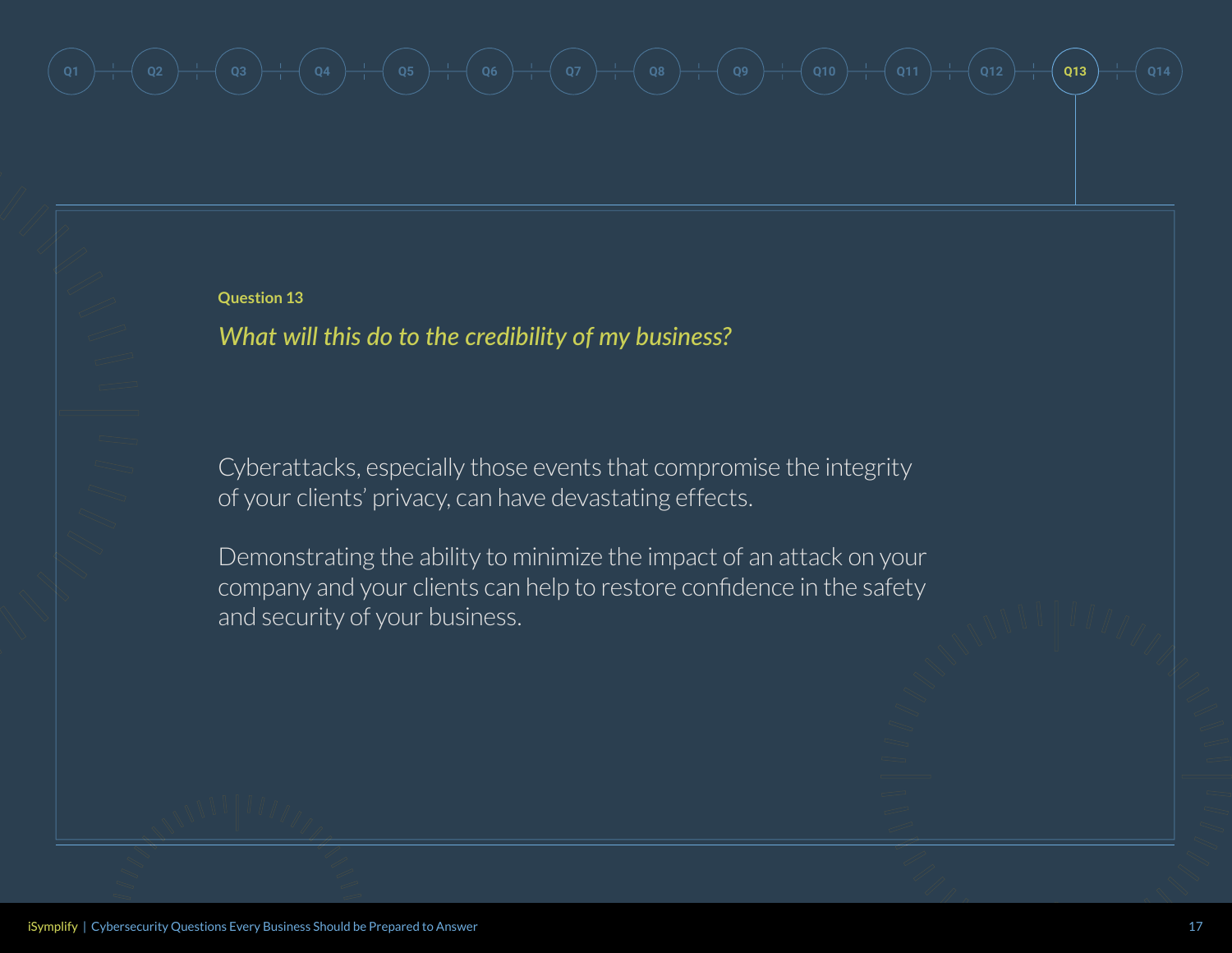#### **Question 14**

*As I restore my environment what additional steps should I be taking to improve my compromised environment?*

Put the correct tools in place to more accurately guard the edge of your network and the devices connected to it. Designate a service provider or internal resource to monitor security logs on a daily basis and take proactive measures to increase your security posture.